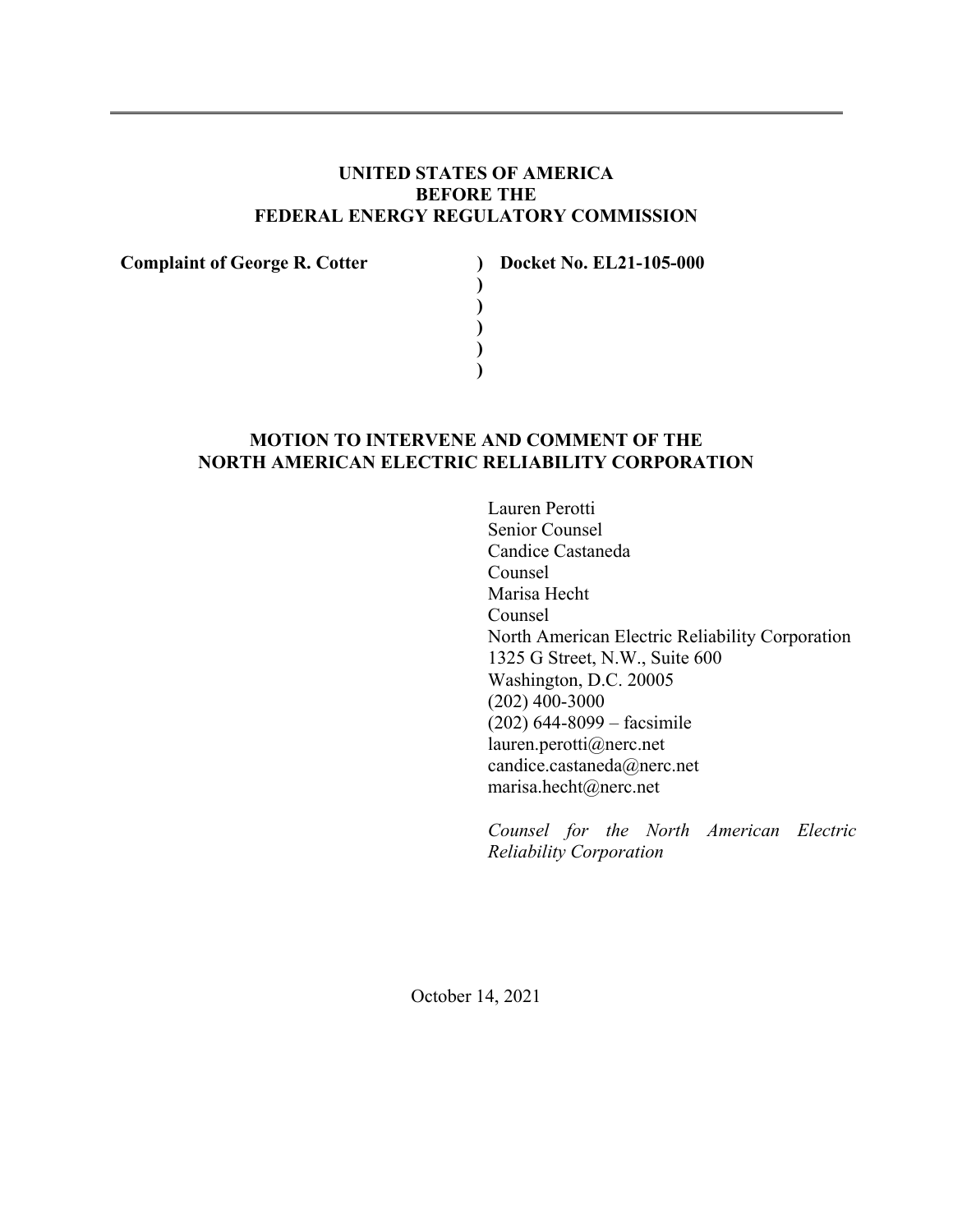# **TABLE OF CONTENTS**

| $\mathbf{I}$ . |                                                                                      |  |
|----------------|--------------------------------------------------------------------------------------|--|
| II.            |                                                                                      |  |
| III.           |                                                                                      |  |
| IV.            |                                                                                      |  |
| A.             | The Complaint Mischaracterizes the Proposals in the Cybersecurity Incentives NOPR. 6 |  |
| <b>B.</b>      | The Complaint is Incorrect Regarding its Allegations Regarding the Scope of NERC     |  |
|                | The Commission Should Deny the Complaint for Failure to Meet Commission              |  |
|                |                                                                                      |  |
| D.             | The Commission Should Deny the Complaint for Failure to Specify Requested Relief     |  |
| V.             |                                                                                      |  |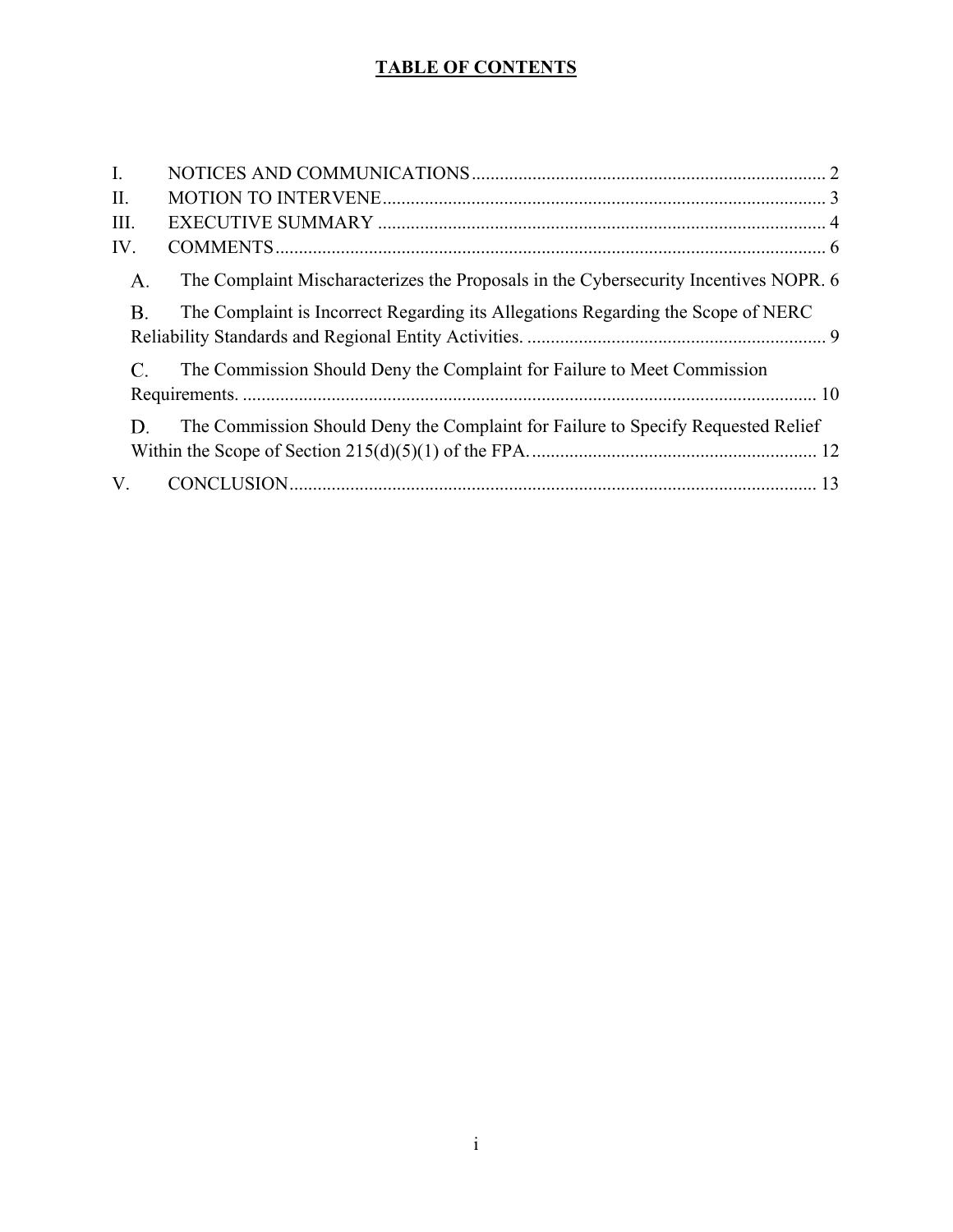# **UNITED STATES OF AMERICA BEFORE THE FEDERAL ENERGY REGULATORY COMMISSION**

**) ) ) ) )** 

**Complaint of George R. Cotter )** 

**Docket No. EL21-105-000** 

# **MOTION TO INTERVENE AND COMMENT OF THE NORTH AMERICAN ELECTRIC RELIABILITY CORPORATION**

Pursuant to Rules 206, 212, and 214 of the Federal Energy Regulatory Commission's

("Commission") Rules of Practice and Procedure<sup>1</sup> and the Commission's Notice of Complaint,<sup>2</sup>

the North American Electric Reliability Corporation ("NERC") moves to intervene and comment

on the Complaint and Petition filed by George R. Cotter ("Complainant") on September 10, 2021

in this proceeding ("Complaint") under section 215 of the Federal Power Act ("FPA").<sup>3</sup>

The Complaint appears as though it may be intended to supplement comments submitted by the Complainant on February 16, 2021 in Docket No. RM21-3-000 regarding the Commission's Notice of Proposed Rulemaking on Cybersecurity Incentives ("Cybersecurity Incentives NOPR").<sup>4</sup> It is difficult to ascertain the exact nature of the Complainants' assertions, which rest on various misunderstandings regarding legislative history, Commission issuances, and NERC

<sup>1</sup> 18 C.F.R. §§ 385.206, 385.212, and 385.214 (2020).

<sup>2</sup> Notice of Complaint, Docket No. EL21-105-000 (September 24, 2021).

<sup>3</sup> 16 U.S.C. §824o(d)(5).

<sup>4</sup> *See, Cybersecurity Incentives*, 173 FERC ¶ 61,240 (2020) ("Cybersecurity Incentives NOPR"). The Complaint seems to have been initially filed in that docket. Comments were due in that proceeding on April 6, 2021, with reply comments due May 6, 2021. The Complaint may actually be intended as a supplement to those February 16, 2021 comments. To the extent that the Complaint is re-docketed, NERC requests that this response be moved as well, to ensure a clear record.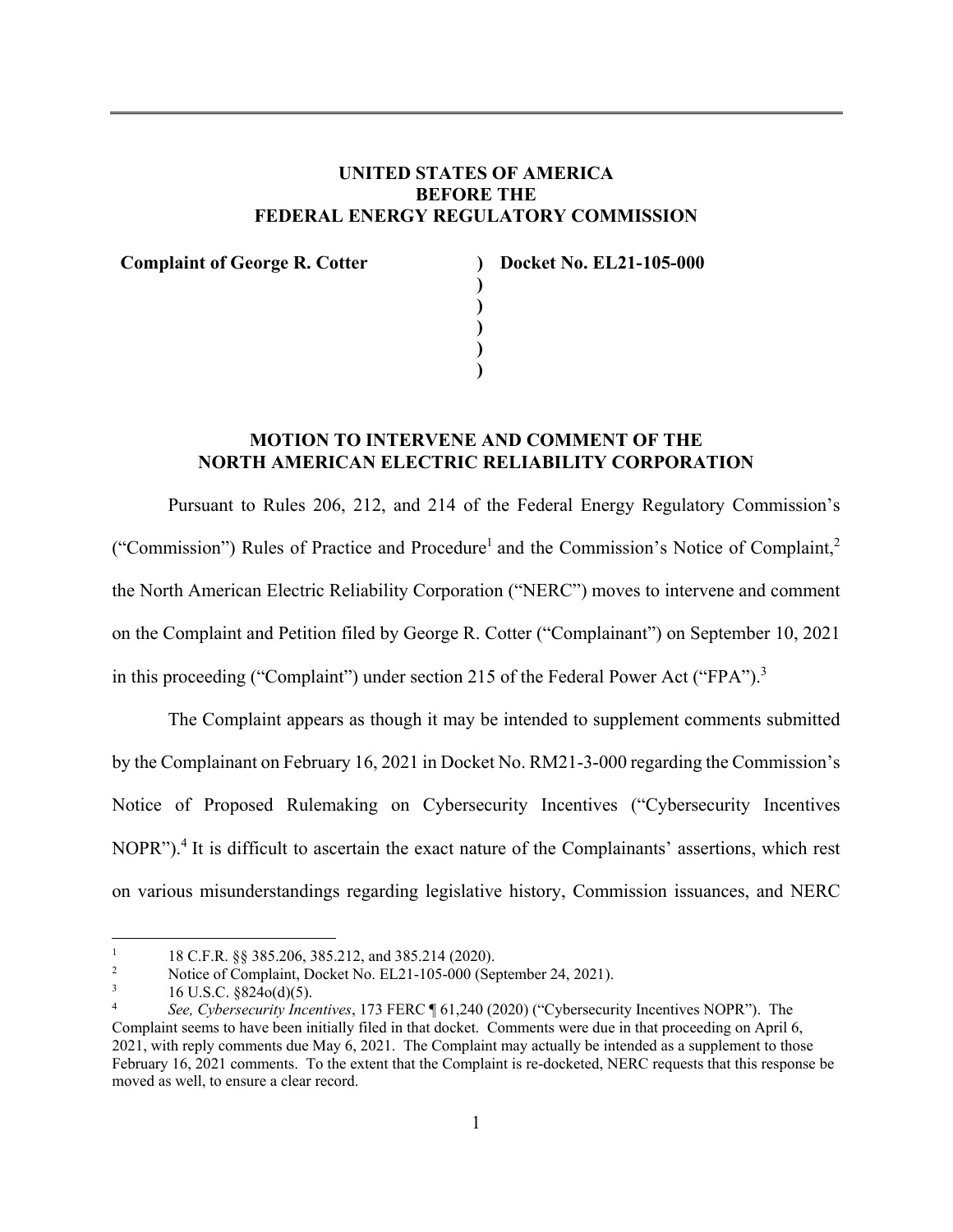activities. The Complaint includes errors describing NERC Critical Infrastructure Protection ("CIP") and operations and planning Reliability Standards and seems to allege a gap in Reliability Standards based on these misunderstandings. In addition, the Complaint fails to meet the minimum requirements for filing a complaint under Commission rules and fails to present a request for relief within the scope of section 215(d)(5) of the FPA.

In these comments, NERC denies all allegations that can be reasonably ascertained in the Complaint and seeks to clarify the record. In addition, NERC explains why the Commission should deny the Complaint as inconsistent with Commission rules and section 215 of the FPA. As discussed below, NERC therefore moves to intervene and comment in response to the assertions in the Complaint and requests that the Commission deny the Complaint.

### **I. NOTICES AND COMMUNICATIONS**

<u>.</u>

Notices and communications with respect to this filing may be addressed to the following:<sup>5</sup>

 Lauren Perotti\* Senior Counsel Candice Castaneda\* Counsel Marisa Hecht\* Counsel North American Electric Reliability Corporation 1325 G Street, N.W., Suite 600 Washington, D.C. 20005 (202) 400-3000 (202) 644-8099 – facsimile lauren.perotti@nerc.net candice.castaneda@nerc.net marisa.hecht@nerc.net

<sup>5</sup> Persons to be included on the Commission's service list are identified by an asterisk. NERC respectfully requests a waiver of the Commission's rules 18 C.F.R. § 385.203 (2016) to allow the inclusion of more than two persons on the service list.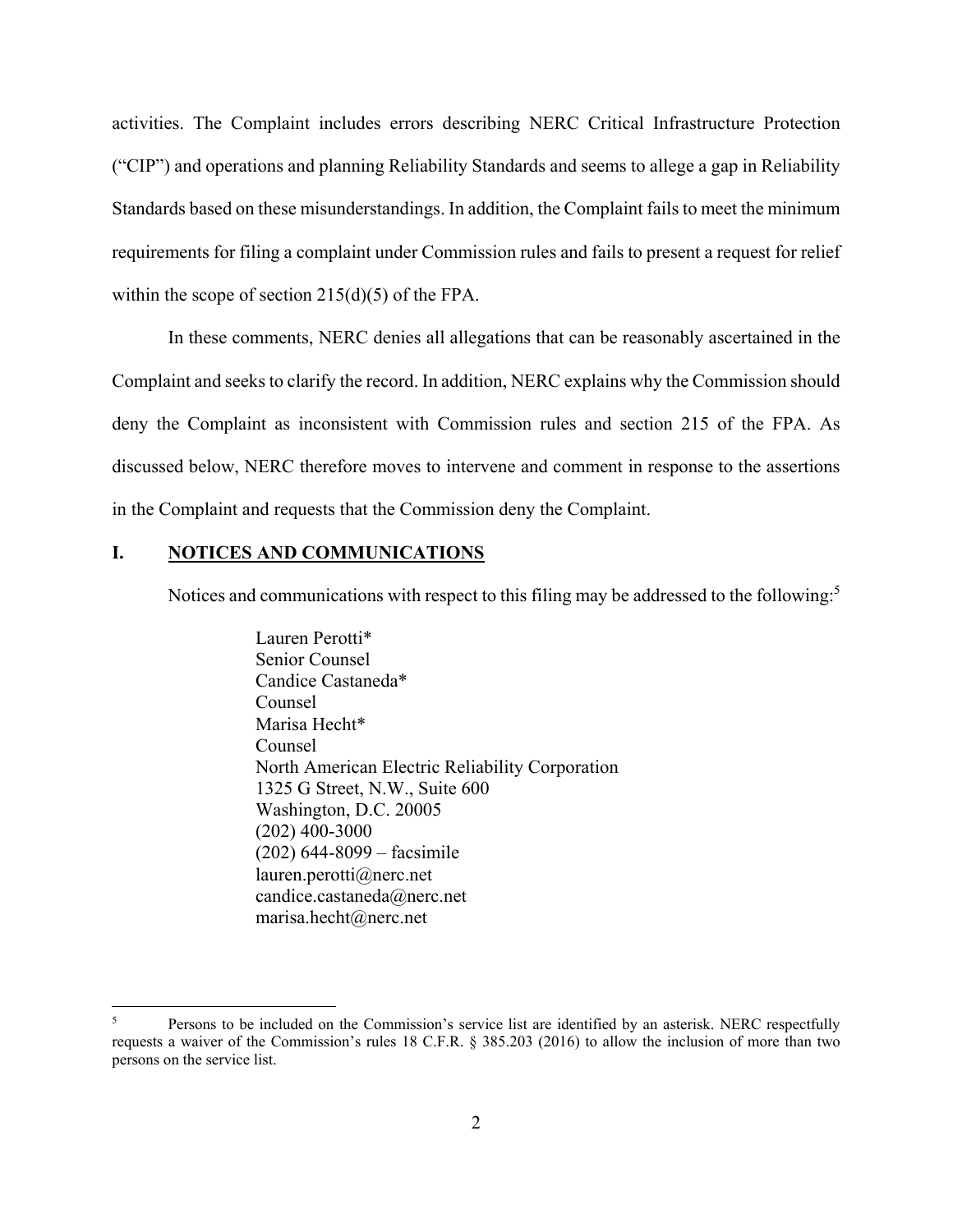### **II. MOTION TO INTERVENE**

NERC has a substantial interest in this proceeding given the Complaint's focus on Reliability Standards. By enacting the Energy Policy Act of 2005, 6 Congress entrusted the Commission with the duties of approving and enforcing rules to ensure the reliability of the Bulk-Power System ("BPS"), and with the duties of certifying an Electric Reliability Organization ("ERO") that would be charged with developing and enforcing mandatory Reliability Standards, subject to Commission approval. The Commission certified NERC as the ERO in 2006.<sup>7</sup>

As the ERO, NERC's mission is to assure the effective and efficient reduction of risks to the reliability and security of the grid.<sup>8</sup> Under its FERC-approved Rules of Procedure, NERC develops Reliability Standards in accordance with Section 300 (Reliability Standards Development) of the NERC Rules of Procedure ("ROP") and the NERC Standard Processes Manual ("SPM").<sup>9</sup> NERC and the Regional Entities are responsible for monitoring, assessing, and enforcing compliance with Reliability Standards in the United States in accordance with Section 400 (Compliance Enforcement) of the ROP and the NERC Compliance Monitoring and Enforcement Program ("CMEP").<sup>10</sup>

The Complaint invokes a provision of Section 215 of the FPA that may lead to a directive for NERC to act. In that provision, the Commission, upon its own motion or upon complaint, may

<sup>6</sup> 16 U.S.C. § 824o.

<sup>7</sup> *N. Am. Elec. Reliability Corp.*, 116 FERC ¶ 61,062, *order on reh'g and compliance*, 117 FERC ¶ 61,126 (2006), *order on compliance*, 118 FERC ¶ 61,030, *order on compliance*, 118 FERC ¶ 61,190, *order on reh'g*, 119 FERC ¶ 61,046 (2007), *aff'd sub nom. Alcoa Inc. v. FERC*, 564 F.3d 1342 (D.C. Cir. 2009). 8

https://www.nerc.com/AboutNERC/Pages/default.aspx. 9

The NERC Rules of Procedure are available at https://www.nerc.com/AboutNERC/Pages/Rules-of-Procedure.aspx. The NERC Standard Processes Manual is available at

https://www.nerc.com/comm/SC/Documents/Appendix\_3A\_StandardsProcessesManual.pdf. 10 *Id*. The NERC Compliance Monitoring and Enforcement Program is available at

https://www.nerc.com/FilingsOrders/us/RuleOfProcedureDL/Appendix\_4C\_CMEP\_06082018.pdf.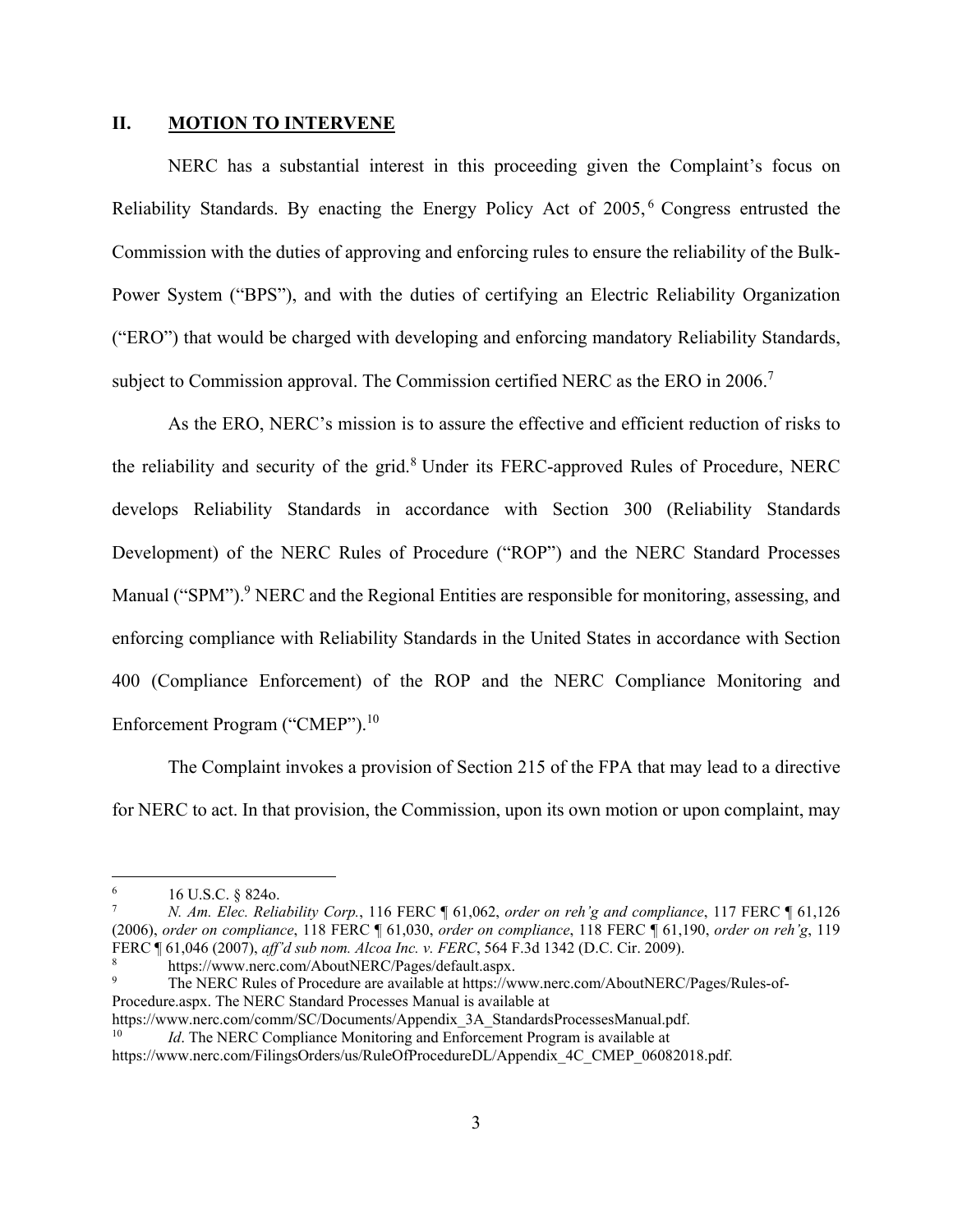order NERC to submit a new or proposed Reliability Standard.<sup>11</sup> Furthermore, the Complaint makes erroneous, baseless, assertions regarding NERC Reliability Standards and activities. As a result, no other party can adequately represent NERC's interests or adequately respond to Complainant's allegations against NERC. Therefore, NERC requests that the Commission grant this motion to intervene and comment as within the public interest.

### **III. EXECUTIVE SUMMARY**

The Complaint was originally filed in the Commission's Cybersecurity Incentives rulemaking proceeding (Docket No. RM21-3-000) and may, in fact, be intended as an out-of-time supplement to previous comments from the Complainant in that docket. Invoking 16 U.S.C. §  $824o(d)(5)$ ,<sup>12</sup> the Complaint seeks to prevent the issuance of a final rule in the Cybersecurity Incentives rulemaking proceeding.13 Citing a list of unsupported alleged wrongdoings, including prior Commission orders approving Reliability Standards, the Complaint asserts that "the nation is a victim of [FERC's, NERC's, and industry's] combined efforts to defeat the [Energy Policy Act] of 2005 which legislated mandatory cybersecurity standards for Bulk Power Systems Operations and interconnected Distribution Systems involved in Real-Time Power Flows."<sup>14</sup> The

<sup>&</sup>lt;sup>11</sup> Section 215(d)(5) of the FPA provides:

The Commission, upon its own motion or upon complaint, may order the Electric Reliability Organization to submit to the Commission a proposed reliability standard or a modification to a reliability standard that addresses a specific matter if the Commission considers such a new or modified reliability standard appropriate to carry out this section.

<sup>12 16</sup> U.S.C. §824o(d)(5) (providing "The Commission, upon its own motion or upon complaint, may order the Electric Reliability Organization to submit to the Commission a proposed reliability standard or a modification to a reliability standard that addresses a specific matter if the Commission considers such a new or modified reliability standard appropriate to carry out this section.").

<sup>13</sup> Complaint at p. 2. The Complaint states that it is being brought under 16 U.S.C. § 824o(d)(5)1, however, there is no sub-section 1 in 16 U.S.C. § 824o(d)(5). In its Comments, NERC will also refer to this provision as Section 215(d)(5) of the FPA.

<sup>14</sup> Complaint at p. 9.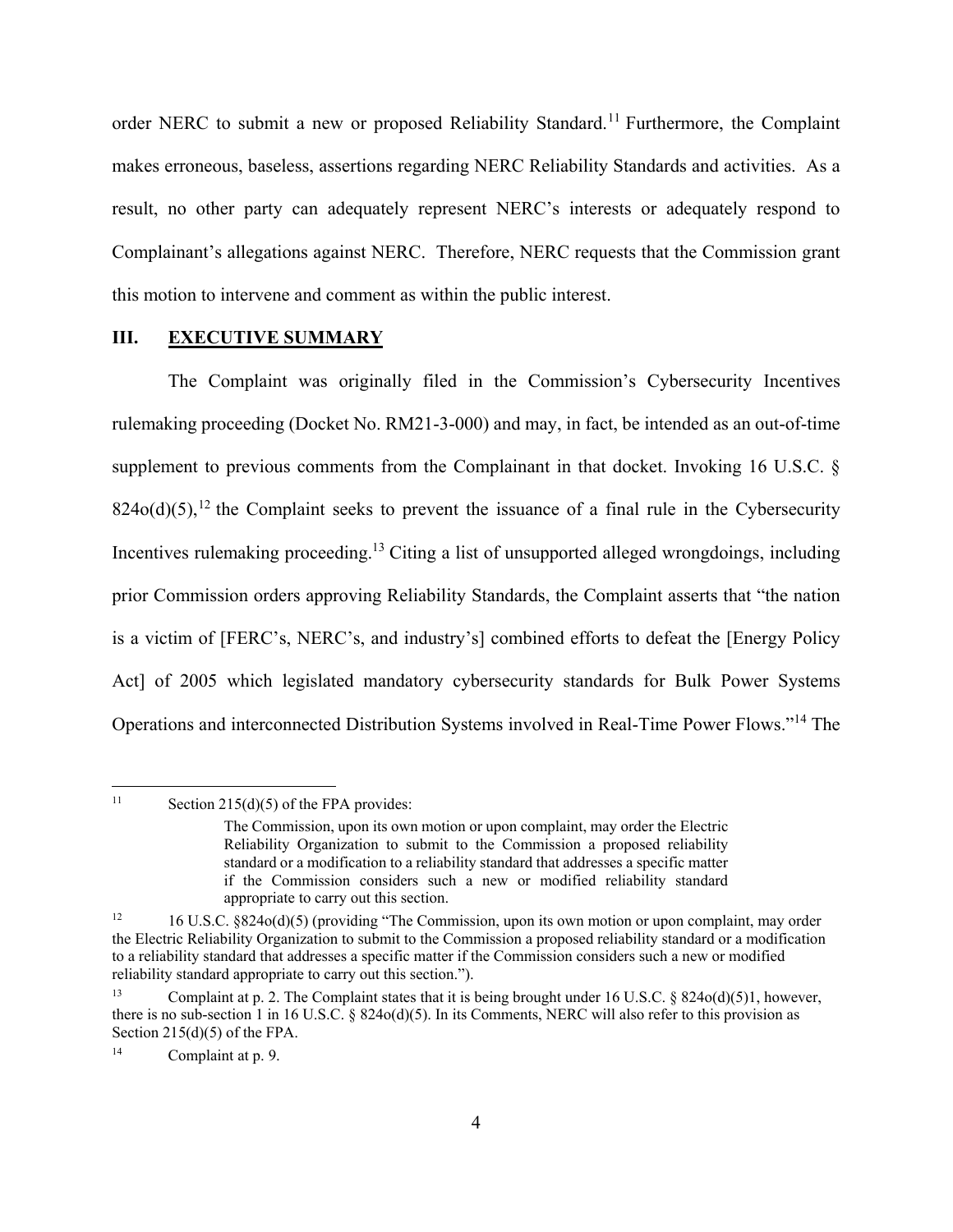Compliant offers a number of policy "solutions" to the alleged wrongs identified in the Complaint.15

As the Commission-certified ERO, NERC takes seriously its role in assuring the effective and efficient reduction of risks to the reliability and security of the North American BPS. This includes NERC's statutory role to establish and enforce a robust suite of Reliability Standards, subject to Commission oversight. In its orders approving NERC's proposed Reliability Standards, the Commission has found that they are "just, reasonable, not unduly discriminatory, and in the public interest."16 NERC disagrees with the Complaint's collateral attack that the Commission erred in its prior proceedings to approve CIP Reliability Standards proposed by NERC and observes that the time to seek rehearing on such matters is long past.17 Further, the Complaint appears to rely on a fundamental misunderstanding of NERC's Reliability Standards framework, including the role of the Regional Entities and regional variances.

As discussed herein, the Complaint fails to meet the minimum requirements for filing a complaint, appears to rely on a fundamental misunderstanding of the NERC Reliability Standards development process, and does not appear to seek a standards-based remedy to support a complaint

<sup>15</sup> Complaint at pp. 11-12 (Complaint Solutions, Petition for Change).

<sup>16</sup> *See* 16 U.S.C. § 824o(d)(2) ("The Commission may approve, by rule or order, a proposed reliability standard or modification to a reliability standard if it determines that the standard is just, reasonable, not unduly discriminatory or preferential, and in the public interest...").

<sup>17 18</sup> C.F.R. § 385.713(b) (stating, "[a] request for rehearing by a party must be filed not later than 30 days after issuance of any final decision or other final order in a proceeding."). *See also*, *New England Conference of Pub. Utils. Comm'rs, Inc. v. Bangor Hydro-Elec. Co.*, 124 FERC ¶ 61,291 (2008), *order on reh'g,* 135 FERC ¶ 61,140 P 27 (2011) (stating, "A collateral attack is '[a]n attack on a judgment in a proceeding other than a direct appeal' and is generally prohibited. Disfavor for collateral attacks is embodied in the doctrine of collateral estoppel: once a court or adjudicative body has decided an issue of fact or law necessary to its judgment, that decision may preclude relitigation of the issue in a suit on a different cause of action involving a party to the first case.") (*Oregon v. Guzek*, 546 U.S. 517, 526-27 (2006) ("The law typically discourages such collateral attacks . . . .") (*citing Allen v. McCurry*, 449 U.S. 90, 94 (1980) ("As this Court and other courts have often recognized, res judicata and collateral estoppel relieve parties of the cost and vexation of multiple lawsuits, conserve judicial resources, and, by preventing inconsistent decisions, encourage reliance on adjudication."))).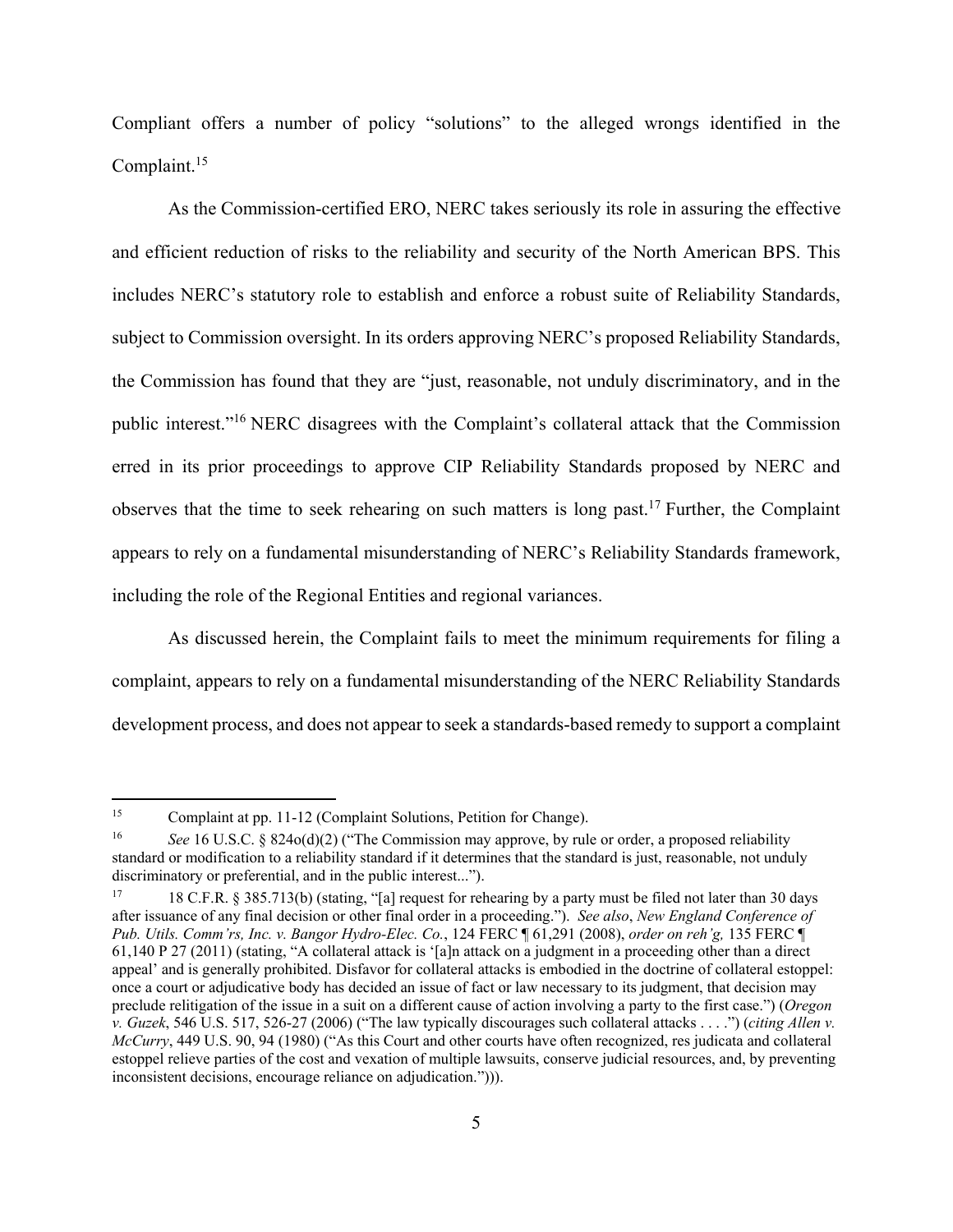proceeding brought under Section 215(d)(5) of the FPA. For these reasons, NERC moves to intervene and comment in response to the Complainant's assertions and recommendations and requests that the Commission deny the Complaint.

### **IV. COMMENTS**

As discussed more fully below, NERC submits comments to: (i) correct the Complaint's mischaracterizations of the Cybersecurity Incentives NOPR and NERC activities (Sections IV.A. and B.); and (ii) requests that the Commission deny the Complaint for both failure to meet the minimum requirements applicable to complaints under the Commission's Rules of Practice and Procedure,<sup>18</sup> and failure to submit a request within the scope of section  $215(d)(5)$  of the FPA (Sections IV.C. and D).

#### A. **The Complaint Mischaracterizes the Proposals in the Cybersecurity Incentives NOPR.**

As the Complaint was originally filed in Docket No. RM21-3-000 regarding the Commission's pending Cybersecurity Incentives NOPR and may be intended as an out-of-time supplement to the Complainant's comments in that proceeding, NERC provides a brief clarification of the NOPR and response to the Complainant's indicated concern regarding the NOPR's impact on NERC Reliability Standards. Clarification is particularly warranted as the Complaint mischaracterizes the Cybersecurity Incentives NOPR and appears to fundamentally misunderstand its potential impact to NERC Reliability Standards.

Under the Cybersecurity Incentives NOPR, the Commission proposes granting incentives for cybersecurity investments.19 Public utilities must apply by filing for Commission approval

<u>.</u>

<sup>18&</sup>lt;br><sup>18</sup> See, 18 C.F.R. § 385.206.<br><sup>19</sup> NOPR at PP 38-47 (including, (1) an increase in the return on equity applicable to certain cybersecurity investments; (2) deferred cost recovery for certain cybersecurity investments; and (3) other cybersecurity incentives, on a case-by-case basis, if they are just and reasonable and not unduly discriminatory or preferential).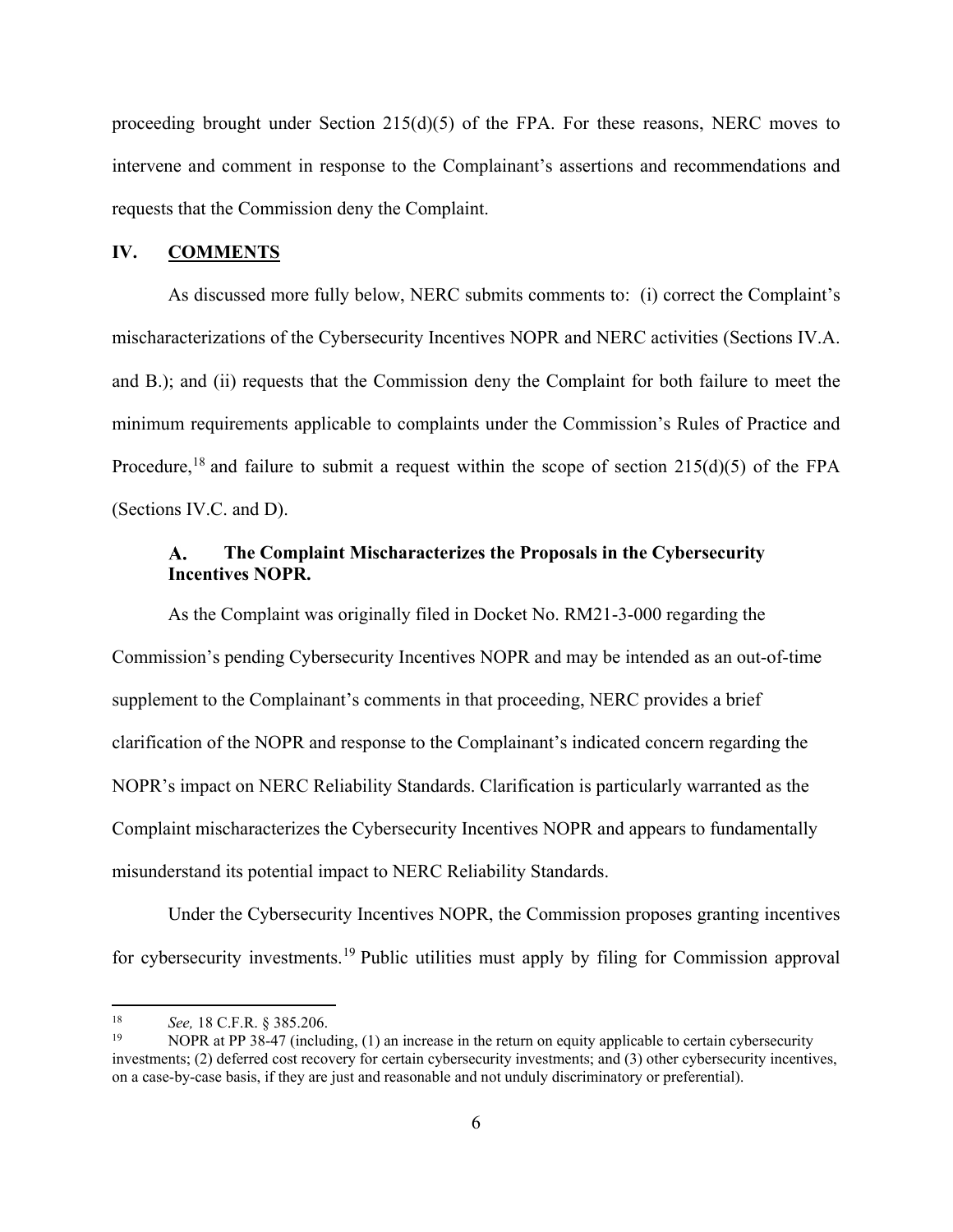pursuant to section 205 of the FPA and receive such approval prior to implementing the proposed incentives in its Commission-jurisdictional rates and should make annual informational filings thereafter.20

The Commission proposes two approaches to applications by entities seeking incentives. The first approach involves demonstrating a voluntary investment in measures beyond the applicable requirements of CIP Reliability Standards. The Commission proposes two ways for a public utility to demonstrate that it is eligible for a cybersecurity incentive under the proposed CIP approach: (1) the medium/high incentive; and (2) the hub-spoke incentive. <sup>21</sup> Under the medium/high incentive, a public utility may receive incentive rate treatment for voluntarily applying requirements for medium or high impact Bulk Electric System ("BES") Cyber Systems to low impact BES Cyber Systems or by applying the requirements for high impact BES Cyber Systems to medium impact BES Cyber Systems. Under the hub-spoke incentive, a public utility would receive incentive rate treatment for voluntarily ensuring that all routable protocol to and from the low impact BES Cyber System connects to a high or medium impact BES Cyber System. Through this approach, communications to and from the low impact BES Cyber System would inherit the controls applied to the higher impact BES Cyber Systems. These public utilities would receive a rebuttable presumption that the investments materially enhance the public utility's cybersecurity posture.

The second approach involves demonstrating cybersecurity investments that implement security controls from the National Institute of Standards and Technology ("NIST") Framework.

<sup>20</sup> *Id.* at PP 48-49.

<sup>21</sup> *Id.* at PP 22-29.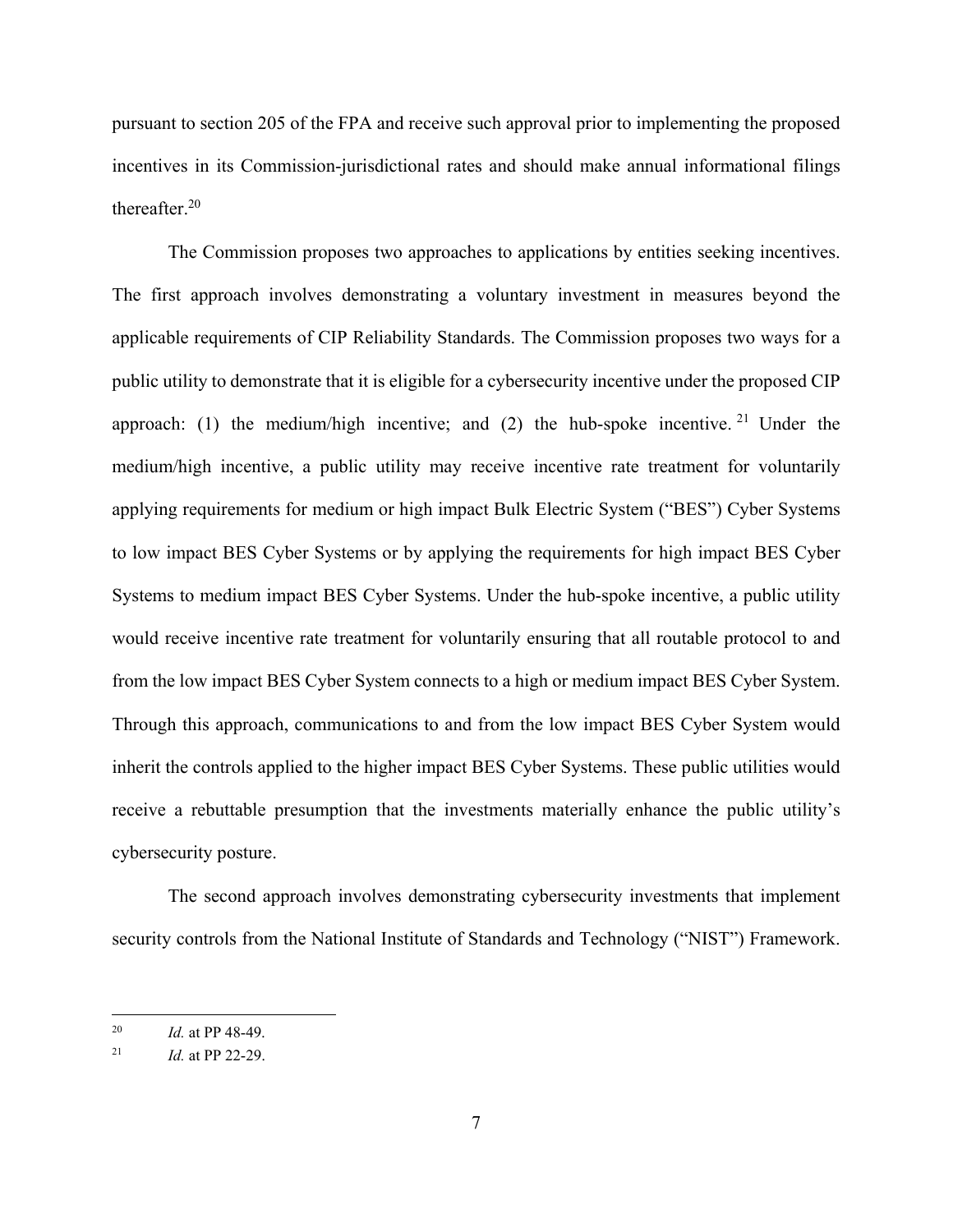The Commission proposes to limit the types of controls to those that are "most likely to provide a significant benefit to the cybersecurity of Commission-jurisdictional transmission facilities, not just the BES."<sup>22</sup> Entities applying for incentives under the NIST Framework approach must demonstrate that these controls go above and beyond those required by the CIP Reliability Standards.<sup>23</sup>

This explanation of the Commission's Cybersecurity Incentives NOPR demonstrates that the Commission's proposals do not seek to supersede or eradicate mandatory and enforceable NERC Reliability Standards approved by the Commission in accordance with section 215 of the FPA and the NERC ROP. Those Reliability Standards have been, and will continue to be, developed through the transparent and open process (i) required under NERC's ROP; (ii) demonstrated by NERC Reliability Standard postings and transparent activities; and (iii) evidenced in each of NERC's Reliability Standard petitions for approval filed with the Commission.

Compliance with NERC Reliability Standards is monitored and enforced under the NERC CMEP, in accordance with section 215 of the FPA and the NERC ROP. Notices of Penalty are filed with the Commission for its approval and are posted on NERC's website. Similar to Reliability Standards development, NERC's Compliance and Enforcement webpages provide transparent and expansive insight into CMEP activities and include a tabulation of enforcement actions by year.<sup>24</sup> Nothing in the Cybersecurity Incentives NOPR appears to

<sup>22</sup> *Id.* at P 33.

<sup>23</sup> *Id.* at P 36.

<sup>24</sup> *See*, 16 U.S.C. §824o; Sections 300 and 400, and Appendices 3A and 4C of the NERC ROP; NERC Website, Reliability Standards webpage; *and* NERC Website, Compliance and Enforcement webpages.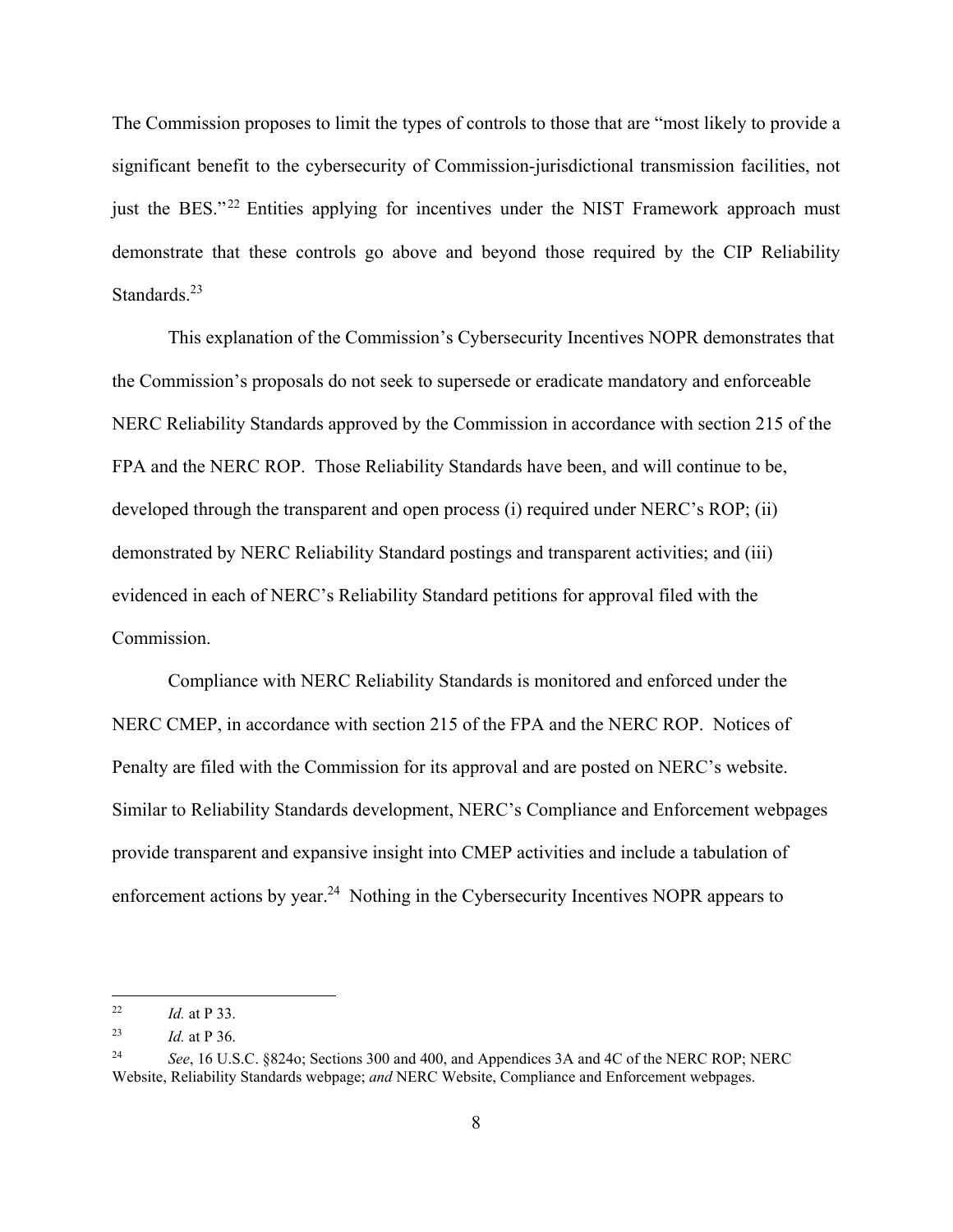propose changing the regulatory framework applicable to mandatory and enforceable Reliability Standards.

#### $\bf{B}$ . **The Complaint is Incorrect Regarding its Allegations Regarding the Scope of NERC Reliability Standards and Regional Entity Activities.**

The Complaint appears to assert that NERC Reliability Standards do not properly address operations and real-time power flows. Specifically, the Complaint alleges that the CIP Reliability Standards are mutually exclusive of those requirements that govern operations and real-time power flows. Further, the Complaint alleges that this separation permits the Regional Entities to "control" operations and real-time power flows. The Complaint also seems to take issue with present regulatory treatment for synchrophasors.

These assertions reflect complete misunderstanding of NERC Reliability Standards and Regional Entity activities in relation to those standards. Contrary to the Complaint's assertions, NERC Reliability Standards consist of a single body of standards intended to assure the reliability and security of the BPS. NERC Reliability Standards are developed using a resultsbased approach that focuses on performance, risk management, and entity capabilities. There are fewer than 20 regional variations in effect across North America, all of which were first approved by NERC before their submission to the applicable governmental authorities for approval.25

Without reproducing the extensive material posted on NERC's webpage, NERC provides three descriptions of its Reliability Standards for illustrative purposes. These examples quickly

<sup>25</sup> NERC's Reliability Standards, including regional standards and variances, are available on NERC's webpage at https://www.nerc.com/pa/Stand/Pages/ReliabilityStandards.aspx.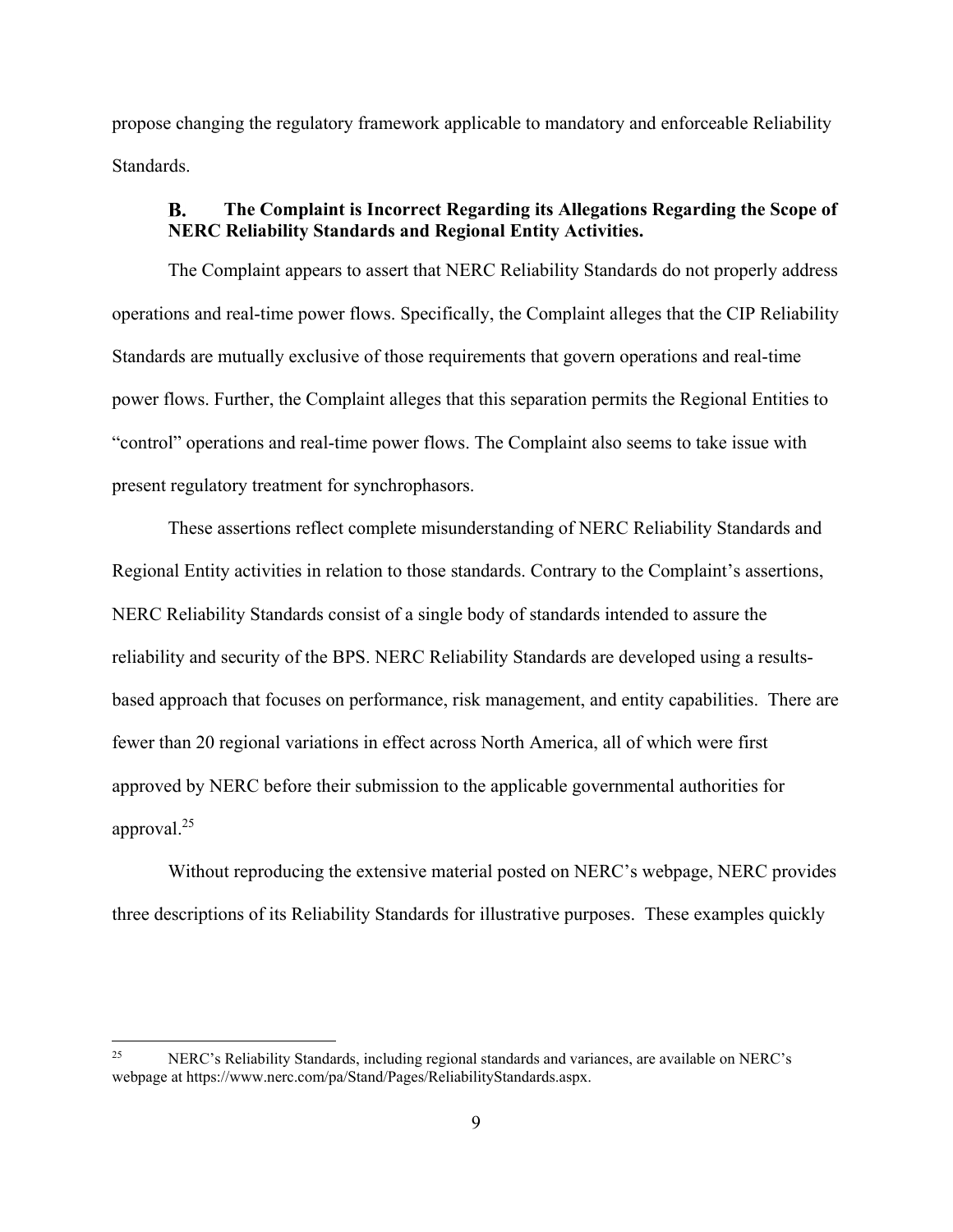illustrate the manner in which NERC Reliability Standards, address operations and real-time power flows. Three examples are as follows:

- i) Reliability Standard EOP-005-3 (System Restoration from Blackstart Resources), designed to ensure plans, Facilities, and personnel are prepared to enable System restoration from Blackstart Resources to ensure reliability is maintained during restoration and priority is placed on restoring the Interconnection. *See, e.g.,*  Requirement R6 and Measure M6.
- ii) Reliability Standard MOD-001-1a (Available Transmission System Capability), designed to ensure that calculations are performed by Transmission Service Providers to maintain awareness of available transmission system capability and future flows on their own systems as well as those of their neighbors. *See, e.g.,*  Requirements R1 and R2 and Measures M1 and M2.
- iii) Reliability Standard MOD-033-2 (Steady-State and Dynamic System Model Validation), designed to establish consistent validation requirements to facilitate the collection of accurate data and building of planning models to analyze the reliability of the interconnected transmission system. *See, e.g.*, Requirement R1.

*\*Please see the Complete Set of NERC Reliability Standards available at NERC's Website for further examples.* 

With regard to synchrophasors, the Complaint does not allege with specificity the

Complainant's concerns regarding synchrophasors. As such, NERC cannot provide specific

comments on this issue, apart from denying any indication that synchrophasors would be

categorically exempt from the scope of CIP Reliability Standards.

#### $\mathbf{C}$ . **The Commission Should Deny the Complaint for Failure to Meet Commission Requirements.**

The Commission should deny the Complaint because it fails to meet the minimum requirements applicable to complaints under the Commission's Rules of Practice and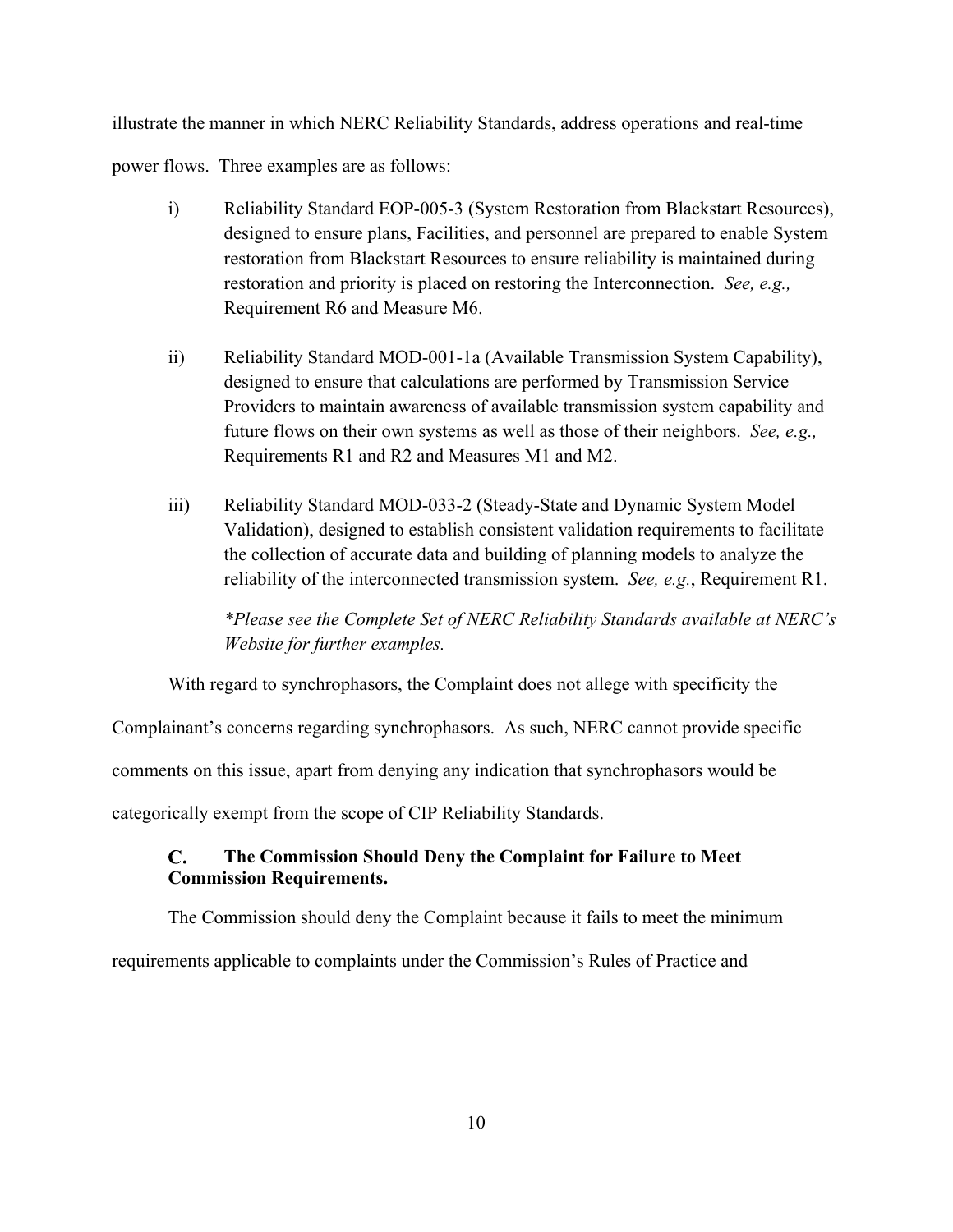Procedure.<sup>26</sup> Under Rule 203 of the Commission's Rules of Practice and Procedure, pleadings must set forth the basis in fact and law for the positions taken.<sup>27</sup> Rule 206 provides eleven elements that a complaint must contain, including the following, among others: (a) clearly identify the alleged action or inaction claimed to violate applicable statutory or regulatory requirements, (b) set forth the business, commercial, economic, or other issues presented by the action or inaction "as such relate to or affect the complainant," (c) indicate the practical, operational, or other nonfinancial impacts imposed as a result of the action or inaction, including, where applicable, the environmental, safety, or reliability impacts of the action or inaction; and (d) state the specific relief or remedy requested, and the basis for that relief.<sup>28</sup> Long-standing Commission precedent provides that "rather than bald allegations, [a complainant] must make an adequate proffer of evidence including pertinent information and analysis to support its claims."29

The Complaint fails to meet these requirements. In particular, the Commission should deny the Complaint as it fails to set forth the basis in fact and law for the positions taken and fails to demonstrate the existence of any action or inaction that is inconsistent with applicable laws subject to Commission jurisdiction.

<sup>26</sup> See 18 C.F.R. § 385.206.<br><sup>27</sup> 18 C.F.R. § 385.203(a)(7).<br>28 18 C.F.R. § 385.206(b) (lis

<sup>28 18</sup> C.F.R. § 385.206(b) (listing the full list of elements for a complaint) (NERC does not waive objection to the Complaint's failure to meet other elements of a properly pleaded complaint but is simply highlighting these elements); *Complaint of Michael Mabee Related to Reliability Standards*, Order Denying Complaint, 175 FERC ¶ 61,163, at P 14 (2021).

<sup>29</sup> *Ill. Mun. Elec. Agency v. Cent. Ill. Pub. Serv. Co.*, Order Dismissing Complaint Without Prejudice, 76 FERC ¶ 61,084 at 4 (1996); *CAlifornians for Renewable Energy, Inc., (CARE) and Barbara Durkin v. Nat'l Grid, Cape Wind, and the Mass. Dep't of Pub. Util.*, Order Dismissing Complaint, 137 FERC ¶ 61,113, at PP 2, 31-32 (2011); *CAlifornians for Renewable Energy, Inc., Michael E. Boyd, and Robert M. Sarvey v. Pac. Gas and Elec. Co.*, Order Dismissing Complaint, 143 FERC ¶ 61,005 at P 2 (2013); and *Citizens Energy Task Force and Save Our Unique Lands v. Midwest Reliability Org., et al*., Order Dismissing Complaint, 144 FERC ¶ 61,006, at P 38 (2013).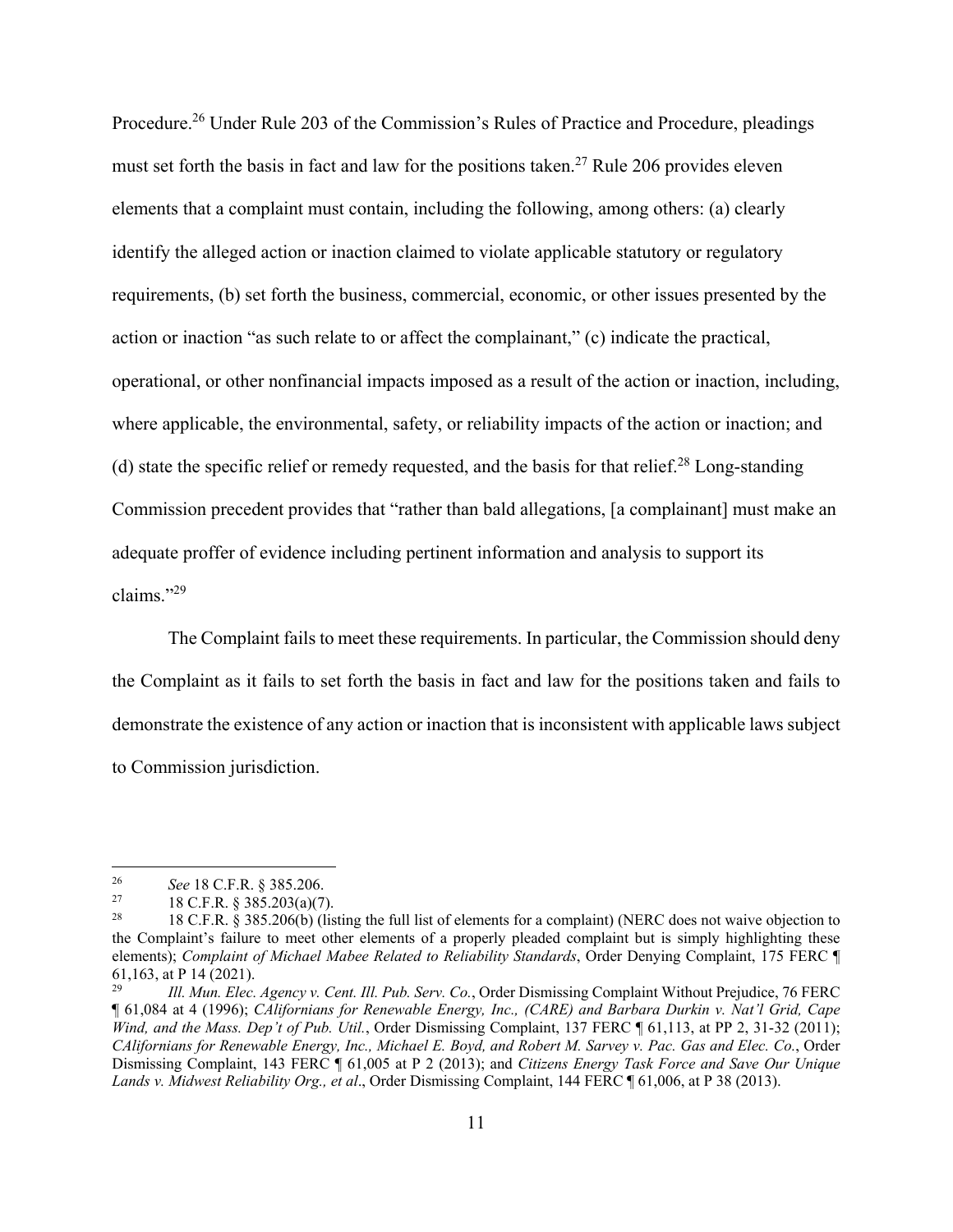While the Complaint cites to section 215 of the FPA, the Complaint does not provide any proof or analysis to support its allegations and fails to specify how the alleged actions or inactions, even if true, would violate section 215 of the FPA. NERC will not address all of the unsupported allegations in the Complaint but observes that the Complaint appears to rely on several misunderstandings of NERC's Reliability Standards and activities corrected in Sections IV.A. and B. above.

Additionally, the Complaint appears to assert that safeguarding CIP noncompliance information or cyber-attacks from public disclosure where there is potential for bad actors to exploit vulnerabilities and threaten the security of the grid, constitutes evidence that the compliance monitoring and enforcement of the CIP Reliability Standards is deficient.<sup>30</sup> NERC denies this baseless allegation in its entirety.<sup>31</sup>

#### D. **The Commission Should Deny the Complaint for Failure to Specify Requested Relief Within the Scope of Section 215(d)(5)(1) of the FPA.**

The Complaint states that is brought under Section  $215(d)(5)$  of the FPA. This provision

states:

1

The Commission, upon its own motion or upon complaint, may order the Electric Reliability Organization to submit to the Commission a proposed reliability standard or a modification to a reliability standard that addresses a specific matter if the Commission considers such a new or modified reliability standard appropriate to carry out this section. $32$ 

<sup>30</sup> Complaint, at p. 10.

<sup>&</sup>lt;sup>31</sup> NERC also highlights materials, such as the Industry Advisory Modular Malware Targeting Electric Industry Assets in Ukraine, Initial Distribution June 13, 2017, *available at*,

https://www.nerc.com/pa/rrm/bpsa/Alerts%20DL/NERCAlert\_A-2017-06-13-01\_Modular-Electric-Industry-Malware.pdf (reflecting that NERC does not inappropriately suppress information and strives for responsible transparency).<br> $16 \text{ H}$ 

 $16$  U.S.C. § 824 $o(d)(5)$ .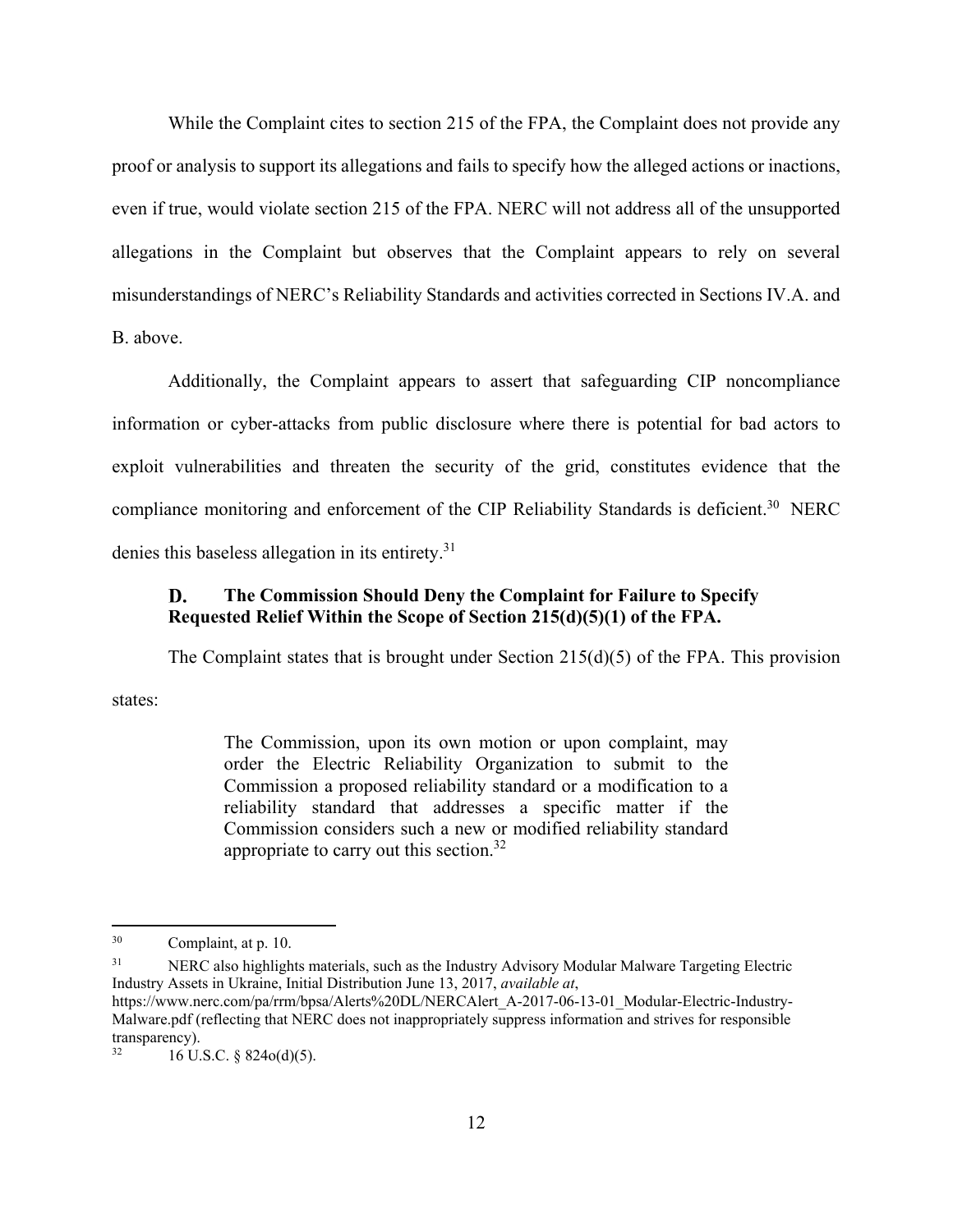Despite stating that it is being brought under this provision, however, the relief requested by the Complainant does not appear to seek development of revised Reliability Standards to address a specific matter under section 215 of the FPA. The Complaint offers broad, abstract, policy "Complaint Solutions, Petition for Change"33 and indicates the Commission should not adopt its Cybersecurity Incentive proposals, which the Commission proposes to adopt pursuant to its authority under section 205 and 206, rather than section 215, of the FPA.

Further, to the extent the Complaint seeks to re-litigate matters decided in prior Commission orders approving CIP or operations and planning Reliability Standards, NERC notes that the time for seeking rehearing is long past. The Commission's rules provide that requests for rehearing are due within 30 days after a final decision. As the Commission has stated "A collateral attack is '[a]n attack on a judgment in a proceeding other than a direct appeal' and is generally prohibited…."<sup>34</sup> The Commission should therefore deny the Complaint as outside the scope of section 215(d)(5) of the FPA, for failure to identify a specific reliability issue with proposed modifications to NERC Reliability Standards.

#### **V. CONCLUSION**

WHEREFORE, for the reasons stated above, NERC respectfully requests that the Commission grant this motion to intervene, accept the comments herein, and deny the Complaint.

<sup>33</sup> Complaint, at pp. 11-12.

<sup>34</sup> *See,* 18 C.F.R. § 385.713(b)(stating, "[a] request for rehearing by a party must be filed not later than 30 days after issuance of any final decision or other final order in a proceeding."). *See also*, *New England Conference of Pub. Utils. Comm'rs, Inc. v. Bangor Hydro-Elec. Co.*, 124 FERC ¶ 61,291 (2008), *order on reh'g,* 135 FERC ¶ 61,140, P 27 (2011) (adding, "[d]isfavor for collateral attacks is embodied in the doctrine of collateral estoppel: once a court or adjudicative body has decided an issue of fact or law necessary to its judgment, that decision may preclude relitigation of the issue in a suit on a different cause of action involving a party to the first case.") *(citing Oregon v. Guzek*, 546 U.S. 517, 526-27 (2006) ("The law typically discourages such collateral attacks . . . .") (*citing Allen v. McCurry*, 449 U.S. 90, 94 (1980) ("As this Court and other courts have often recognized, res judicata and collateral estoppel relieve parties of the cost and vexation of multiple lawsuits, conserve judicial resources, and, by preventing inconsistent decisions, encourage reliance on adjudication."))).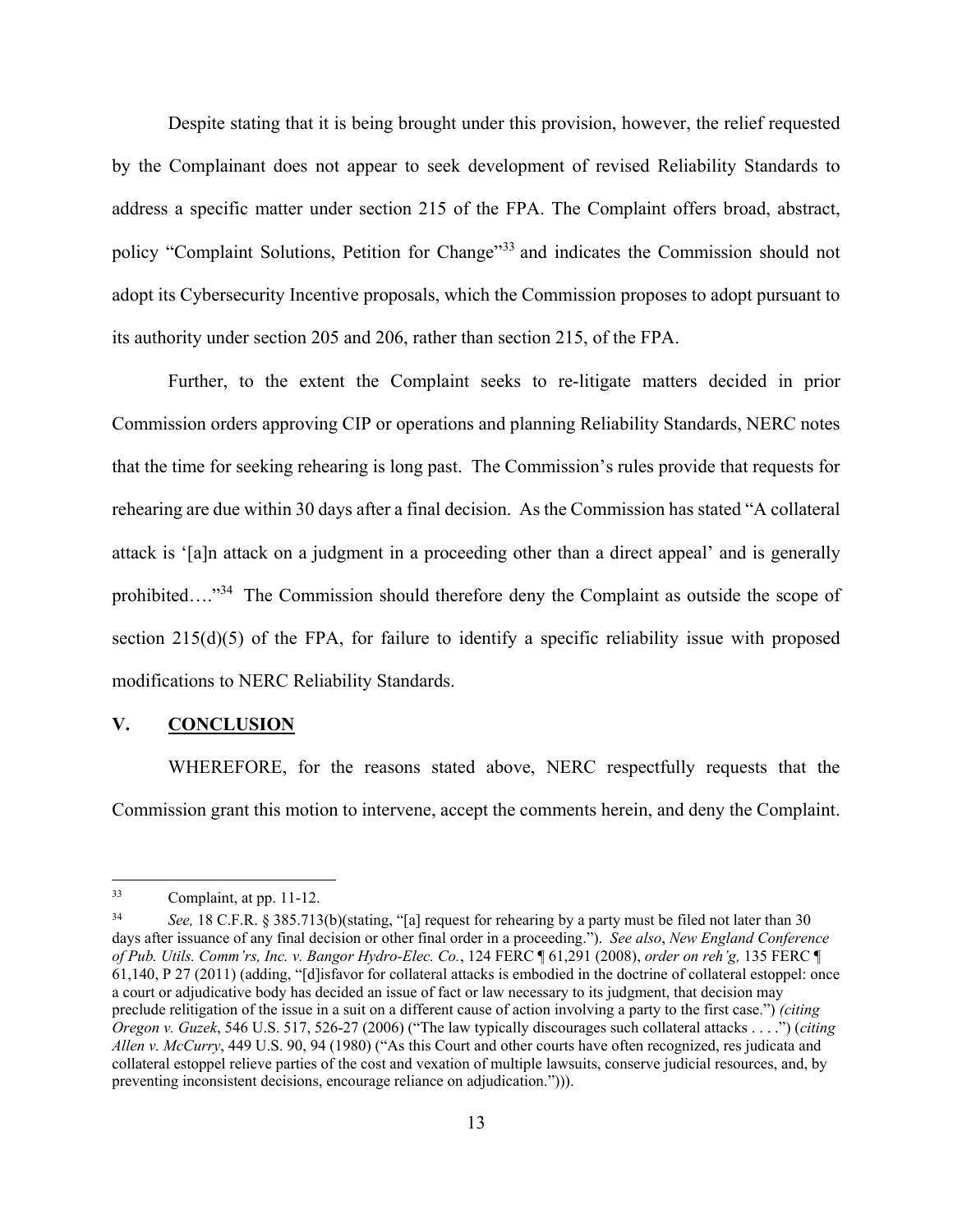Respectfully submitted,

*/s/ Candice Castaneda* 

Lauren Perotti Senior Counsel Candice Castaneda Counsel Marisa Hecht Counsel<br>North American Electric Reliability Corporation 1325 G Street, N.W., Suite 600 Washington, D.C. 20005 (202) 400-3000 (202) 644-8099 – facsimile lauren.perotti@nerc.net candice.castaneda@nerc.net marisa.hecht@nerc.net

*Counsel for the North American Electric Reliability Corporation* 

Date: October 14, 2021